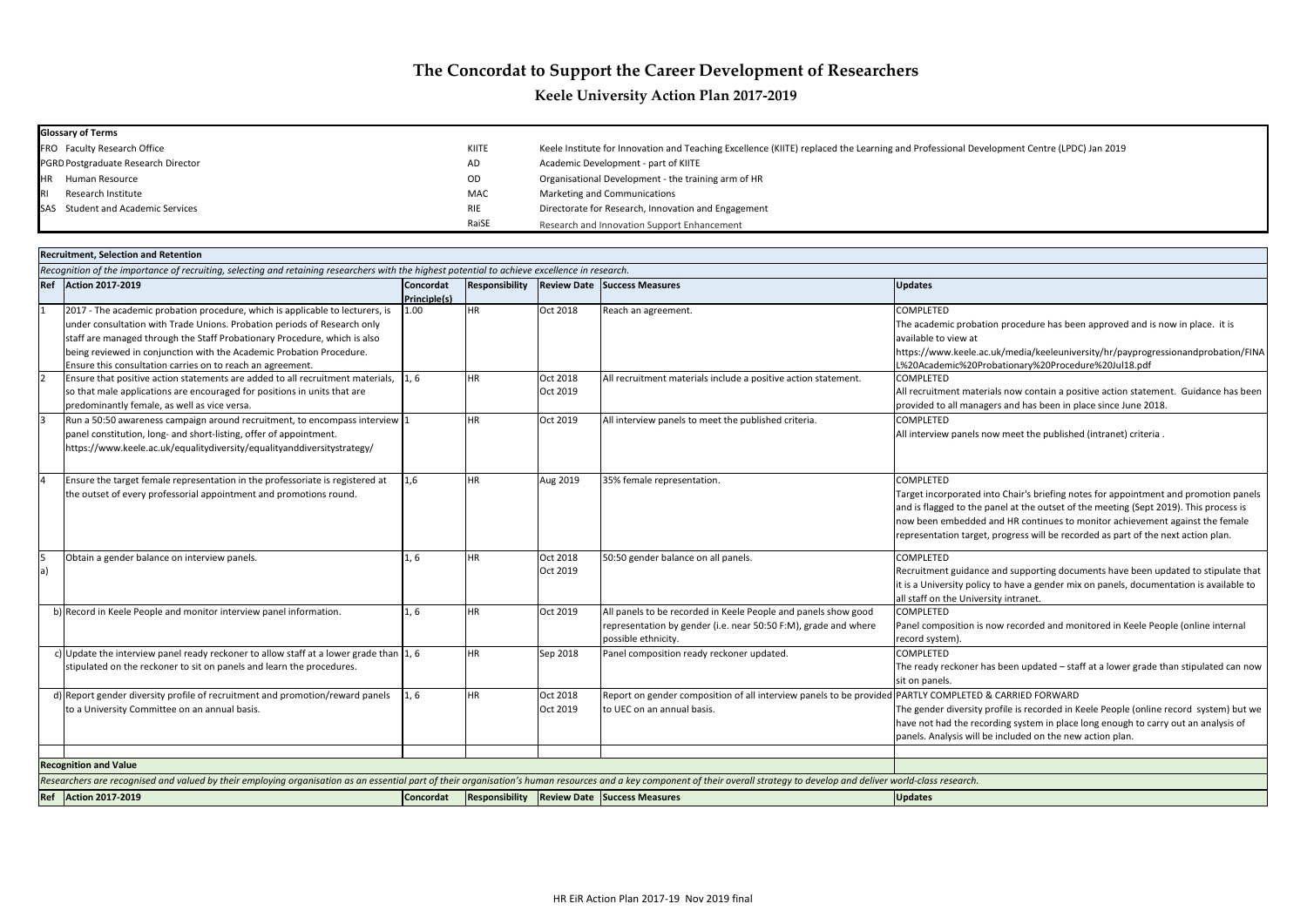| I6 | Development of online resources to support the management of a research<br>award, that can be accessed by researchers as required.                                                                                                                                                                                                                                                           |            | KIITE (AD), HR,<br><b>RIE &amp; FROS</b> | Oct 2019             | Documents are on the LPDC/KIITE website, have been promoted via<br>the LPDC/KIITE Digest and circulated to FROs.                                                                                                                                                                                                                                                                | PARTLY COMPLETED<br>Development of an o<br>release spring 2020).<br>teams and departme                                                                                                                                                                                                                |
|----|----------------------------------------------------------------------------------------------------------------------------------------------------------------------------------------------------------------------------------------------------------------------------------------------------------------------------------------------------------------------------------------------|------------|------------------------------------------|----------------------|---------------------------------------------------------------------------------------------------------------------------------------------------------------------------------------------------------------------------------------------------------------------------------------------------------------------------------------------------------------------------------|-------------------------------------------------------------------------------------------------------------------------------------------------------------------------------------------------------------------------------------------------------------------------------------------------------|
|    | All staff are required to participate in a SPRE (Staff Performance Review<br>Exercise) or PPRE (Professorial Performance Review Exercise) which seeks to<br>enhance performance development of individuals. Increase the number of<br>researchers partaking in the SPRE or PPRE process. With the aim of 100% of<br>eligible staff having a SPRE of PPRE.                                    | 1, 2, 4, 5 | <b>HR &amp; FROS</b>                     |                      | Summer 2018 All staff are required to participate in a SPRE or PPRE (Professorial)<br>Summer 2019 which seeks to enhance performance development of individuals.<br>Aiming for completion rate to maintain or increase on previous year<br>target is at least 95% (agreed University KPI).<br>Completion rates for across the University so far:<br>2015: 87.3%<br>2016: 93.21% | PARTLY COMPLETED<br>Awareness raising an<br>Communication has b<br>School, School Mana<br>2018 and May 2019 r<br>fixed-term contracts<br>in their probation per<br>Schools on SPRE / PP<br>is being undertaken o<br>increasing completior<br>Completion rates:<br>2017: 95%<br>2018: 89%<br>2019: 90% |
| 8  | Develop and support leadership capability and capacity of new research                                                                                                                                                                                                                                                                                                                       |            |                                          |                      |                                                                                                                                                                                                                                                                                                                                                                                 |                                                                                                                                                                                                                                                                                                       |
|    | a) Run an academic Leadership programme during the Autumn term 2017,<br>evaluate and if successful aim to run annually, increasing the number of<br>researchers attending.                                                                                                                                                                                                                   | 2, 3, 5    | KIITE (AD) & OD Sep 2018                 |                      | Bespoke academic leadership programme has been delivered by<br>LFHE and has received positive feedback from participants.<br>Participants can identify how the programme has enhanced their<br>leadership effectiveness.                                                                                                                                                        | COMPLETED<br>32 academic staff att<br>Advance HE. The pro<br>Feedback was used to<br>informed the develop<br>2019-20 academic ye                                                                                                                                                                      |
|    | b) Create new academic leader guidelines.                                                                                                                                                                                                                                                                                                                                                    | 2, 3, 5    | OD                                       | Dec 2017<br>Oct 2019 | Guidelines are in place and accessible via the OD webpage.                                                                                                                                                                                                                                                                                                                      | PARTLY COMPLETED<br><b>Feedback from Strate</b><br>Academic Leaders Pro<br>developed into a set<br>a network of researcl                                                                                                                                                                              |
| 9  | A questionnaire was sent out to all SPRE reviewers in October 2015 to gather<br>feedback on the SPRE process. Only 10% of the respondents stated that they<br>had used the RDF in their reviews. One outcome of the review was to propose<br>this as an area for development. Develop templates and guidance for using<br>professional frameworks (RDF, UKPSF, AUA) within SPRE discussions. | 2, 4, 5    | HR, OD, AD                               | Oct 2018             | Guidance is in place and a questionnaire conducted. Results of the<br>questionnaire show that these are being used initially in over 50%<br>of SPREs where relevant. Conduct a further questionnaire once<br>completed to see how successful these have been with SPRE/PPRE<br>discussions.                                                                                     | <b>COMPLETED</b><br>Slides were develope<br>and value of the RDF<br>implemented within :<br>and links to the RDF a<br>50% uptake has been                                                                                                                                                             |
| 10 | A new Code of Practice for PGR was approved in 2017.                                                                                                                                                                                                                                                                                                                                         |            |                                          |                      |                                                                                                                                                                                                                                                                                                                                                                                 |                                                                                                                                                                                                                                                                                                       |
|    | a) Ensure all supervisors are aware of the CoP by visiting all Schools in 2017/18<br>and delivering a workshop on the new Code of Practice and good practice in<br>research supervision.                                                                                                                                                                                                     | 2, 5       | SAS, KIITE (AD)<br>& PGRDs               | Jun 2018             | Workshops will have been held in each faculty/RI during the first<br>half of 2018 with a turnout of at least 20 participants at each<br>session and materials shared with all eligible participants.                                                                                                                                                                            | COMPLETED<br>Jan - Mar 2018 - a sp<br>Achieve Success" was<br>developments in PGR<br>to the new PGR Code<br>attended. Feedback i<br>Supervisors could tak<br>highlighted in a numl<br>progression Briefing a<br>June 2018 - A version<br>attended.                                                    |

### **& CARRIED FORWARD**

online course is in progress but not yet complete (targeted for . In the meantime the RaISE team works with individual academics, ents to support them in setting up and managing research awards.

Aud monitoring has been undertaken and continues.

been sent to the University Leadership Group (includes Heads of gers, Institute Directors, Deans and Deans for Research) in April reminding them that all staff including researchers, and others, on should have SPRE meetings (with the exception of staff currently riod). Additional guidance produced and circulated to Heads of RE and WAM in February 2019. Review and evaluation of progress during Autumn/winter 2019. Efforts will continue, with the aim of in rates consistently and meeting the University KPI.

tended a Strategic Research Leadership Programme, delivered by agramme launched in September 2018 and completed in July 2018. to inform delivery of the programme as it progressed and has also pment of an Academic Leaders Programme, due to launch in the ear.

#### **& CARRIED FORWARD**

egic Research Leadership Programme was used to develop the rogramme. Leader In the next plan, guidelines will now be of Leadership Principles for Keele, though active engagement with h leaders from across Keele

ed by the Academic Development team to highlight the relevance and UKPSF Framework to the SPRE process. These have been SPRE Training in 2019 by the Organisational Development Team added to the SPRE paperwork. Feedback suggests that more than achieved, monitoring and evaluation will continue.

Jan and the Cala Constander and the Cala and the Secial events to s run 4 times, to inform all PGR supervisors about recent R support at the University and to highlight the headline changes e of Practice. 140 members of staff from across the University indicated that the sessions contained useful content that ke back to their colleagues and students. The code of practice is ber of workshops, notably the PGR university induction, PGR postand the Getting Started as a PGR Supervisor course.  $\alpha$  of the session also ran three times for PGR students. 62 students.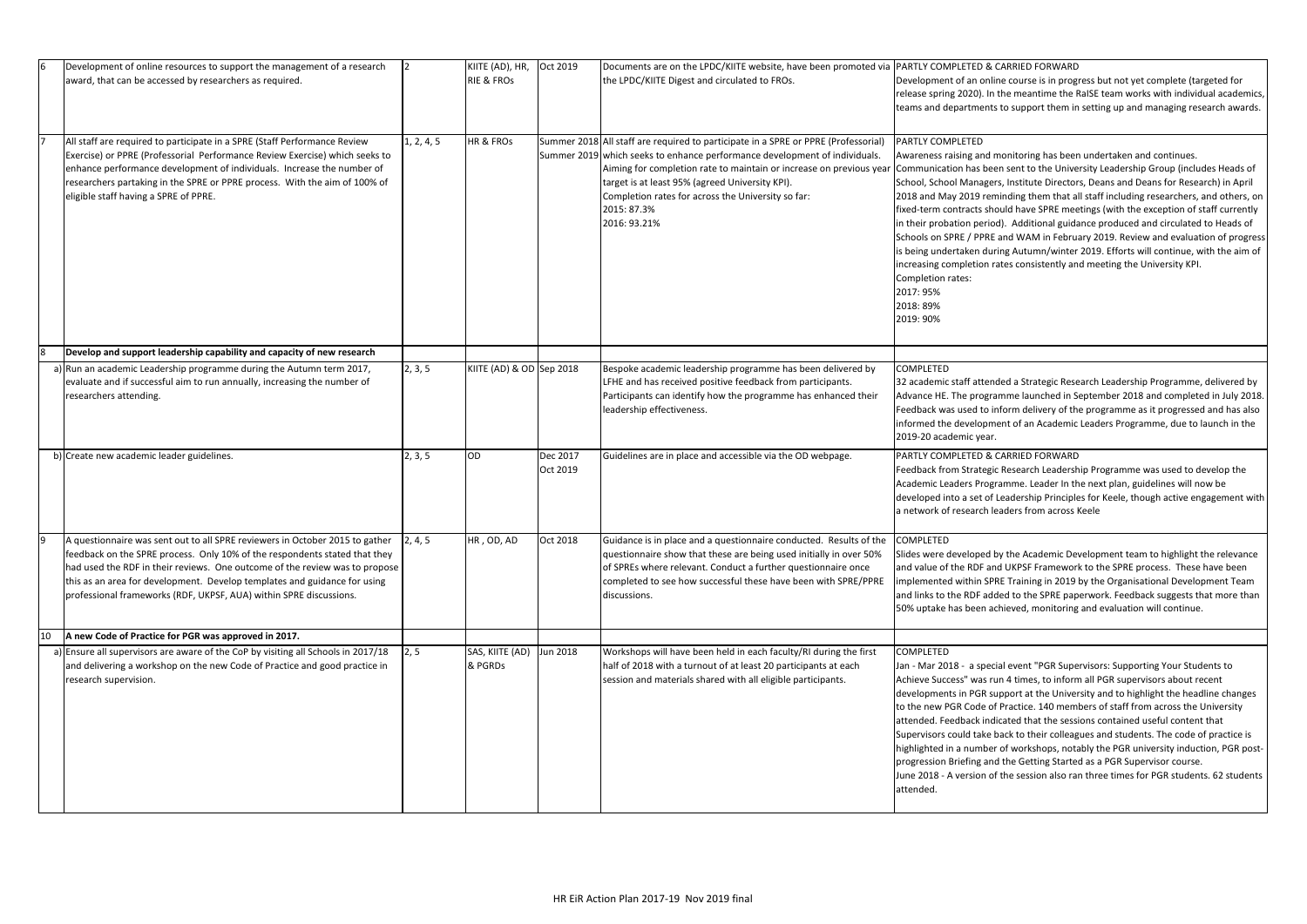|    | b) Update mandatory supervisory research development programme for those<br>new to supervision.                                                                                                                                                                                                                                                                                                                                                                                                                                                                                                                         | 2, 4, 5  | KIITE (AD)               | Dec 2017<br>Dec 2018        | The programme has been updated to include the new Code of<br>Practice.                                                | <b>COMPLETED</b><br>Dec 2017 - The resea<br>the 2018 rollouts in A<br>practice.<br>Oct 2018 - A new wor<br>twice, it details the m<br>needs completing.<br>Code of Practice:<br>https://www.keele.a<br>A milestones docume<br>https://www.keele.a |
|----|-------------------------------------------------------------------------------------------------------------------------------------------------------------------------------------------------------------------------------------------------------------------------------------------------------------------------------------------------------------------------------------------------------------------------------------------------------------------------------------------------------------------------------------------------------------------------------------------------------------------------|----------|--------------------------|-----------------------------|-----------------------------------------------------------------------------------------------------------------------|---------------------------------------------------------------------------------------------------------------------------------------------------------------------------------------------------------------------------------------------------|
|    | 11 a) A pilot postdoctoral fellowship scheme has been approved for the School of<br>Humanities. Fellows will be provided with a Keele email address and a Keele<br>card with Library borrowing rights (12 items for 4 weeks, i.e. affiliate borrower<br>status). They will be included on PGR mailing lists, enabling them to receive<br>news of research events and opportunities and on-site LPDC training sessions,<br>which they will be able to access depending on the availability of places.<br>Where possible, postdoctoral fellows will be offered access to a hot-desking<br>space shared with current PGRs. |          | Humanities,<br>FROs & HR | Dec 2018                    | Scheme to be operationalised launched and assessed (through PGR<br>Committees and survey) and piloted by 30 May 2018. | <b>COMPLETED</b><br>Post-doc Fellows sche<br>accepted as Post-doc<br>scheme, with potenti<br>part of the new actio                                                                                                                                |
|    | b) Implement the postdoctoral fellowship scheme to provide access to key<br>facilities in the University for postgraduates after they graduate for up to 2<br>years, assisting the transition from education into employment.                                                                                                                                                                                                                                                                                                                                                                                           |          | FROs and SAS             | <b>Jun 2018</b><br>Jun 2019 | Scheme launched across the University.                                                                                | PARTLY COMPLETED<br>The scheme has beer<br>described in 11a. Alth<br>The evaluation (descr<br>to inform faculties of<br>scheme to other facu                                                                                                      |
| 12 | Keele has pledged to deliver on the Technician Commitment. The Technician<br>Commitment working group met for the first time in September 2017.<br>Establish priority actions in order to respond to the Commitment.                                                                                                                                                                                                                                                                                                                                                                                                    | 2, 3, 4, | LPDC (OD)                | Aug 2018                    | Establishment of an action plan for the Technician Commitment.                                                        | COMPLETED<br>Oct 2018 - An action<br>internal project team<br>Commitment through<br>Oct 2019 - The action<br>https://www.keele.a<br>mitment/technicianc                                                                                           |
| 13 | Improve information on reasons, in particular those relating to E&D, for<br>academics leaving Keele. All leavers should be offered and encouraged to<br>attend an interview. The leaver should have some choice over who conducts<br>the interview.                                                                                                                                                                                                                                                                                                                                                                     | 2, 6     | <b>HR</b>                | Oct 2019                    | 75% of leavers will have completed an exit interview.                                                                 | PARTLY COMPLETED<br>An exit questionnaire<br>was delayed due to a<br><b>Equality Charter worl</b><br>embed the offer of a<br>implementation impa                                                                                                  |
| 14 | Continue to roll-out and make researcher aware of the new structures and opportunities provided by the RAISE project.                                                                                                                                                                                                                                                                                                                                                                                                                                                                                                   |          |                          |                             |                                                                                                                       | <b>COMPLETED</b>                                                                                                                                                                                                                                  |
|    | a) RaISE project aims to improve the resourcing and quality of professional                                                                                                                                                                                                                                                                                                                                                                                                                                                                                                                                             | 2.00     | <b>RIE</b>               | Sept 2018                   | Enhanced engagement with the research development function and                                                        | (1) RaISE presentatio<br>(2) RaISE clinics comr                                                                                                                                                                                                   |

arch supervisor development programme was updated, ahead of April and July. The update includes details on the new code of

orkshop has been developed for PGR supervisors, planned to run najor milestones of a PhD/ProfDoc and relevant paperwork that

ic.uk/students/academiclife/currentpgrstudents/pgrcodeofpractic

ent has also been completed which is available to download from https://www.keelere.ac.uk/research/currentpgrstudents/pgrguidanceandforms/

eme piloted in humanities since 2017/8, all applications have been c Fellows, currently 17 students have taken advantage of the ially 4 more joining it Nov 2019 . Evaluation will follow in 2020, as pan.

n piloted in the Faculty of Humanities & Social Sciences, as hough not used in other faculties the scheme is available to them. tribed in 11a and carried over to the next action plan) will be used f the outcomes in HUMSS and the practicalities of expanding the ulties will be reconsidered.

plan has been created and submitted following work led by an n. The interpretation and application of the Technician h the form of the action plan has been formally commended. n plan is in place ic.uk/organisationaldevelopment/technicalservices/techniciancom commitmentatkeele/

e is sent out to all leavers, however, this project (exit interviews) a strategic decision to review the leavers process through the Race k and a Uniac audit. New proposals are being developed that will In exit interview and will be followed by an evaluation of act.

ons given at every school and RI during 2017-18; menced in summer 2018 and rolled out over 2018-19;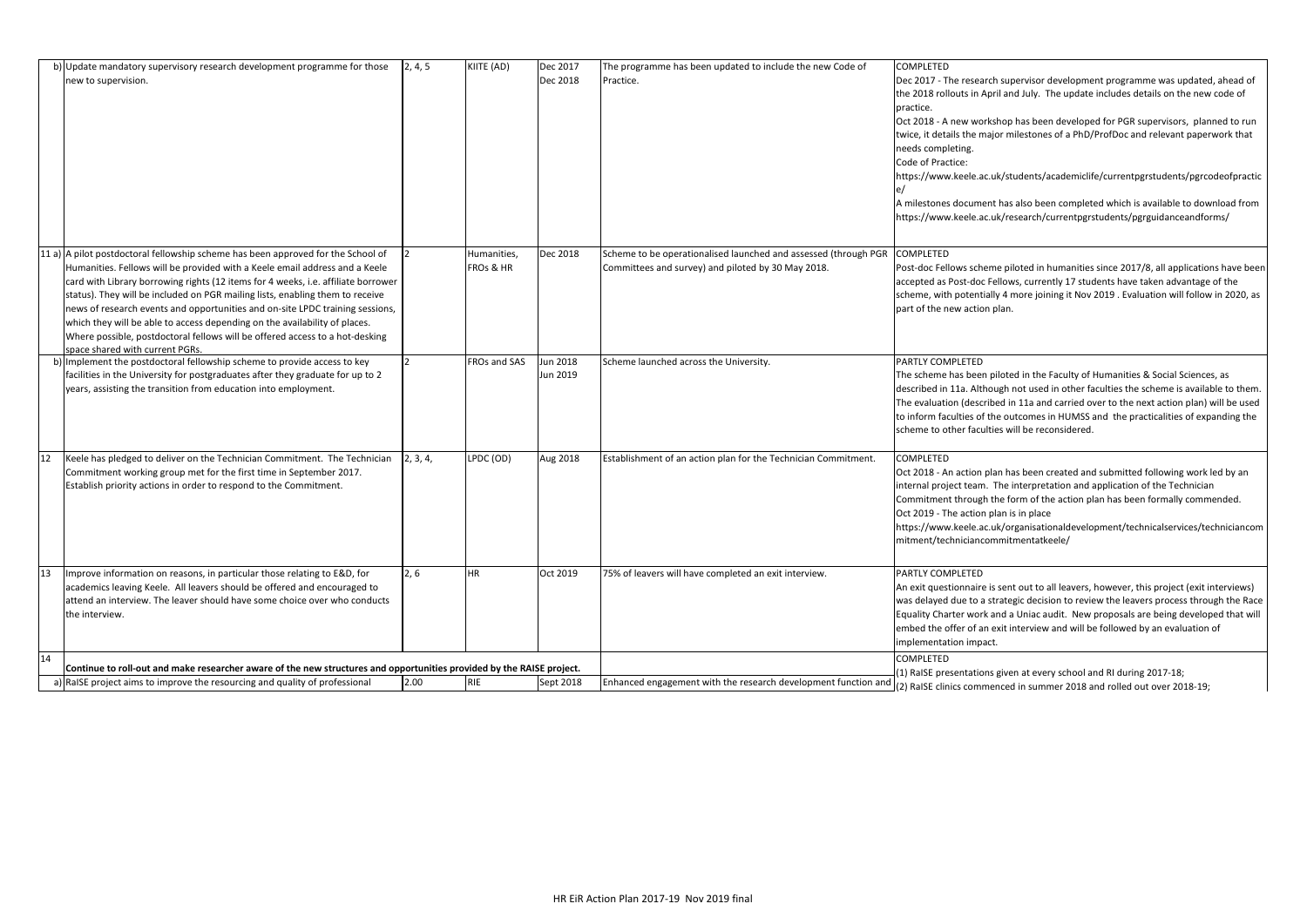|     | b) The RaISE Research Development team will provide tailored development                                                                                                                | 2.00             | <b>RIE</b>            | Sept 2018          | Improved success rates for applications for research grant funding. | (3) new RaISE webpa     |
|-----|-----------------------------------------------------------------------------------------------------------------------------------------------------------------------------------------|------------------|-----------------------|--------------------|---------------------------------------------------------------------|-------------------------|
|     | support that is appropriate for the career stage and delivered alongside formal                                                                                                         |                  |                       | Sept 2019          |                                                                     | https://www.keele.a     |
|     | mentoring and coaching arrangements.                                                                                                                                                    |                  |                       |                    |                                                                     | (4) future plans inclue |
|     |                                                                                                                                                                                         |                  |                       |                    |                                                                     | guidance now availab    |
|     |                                                                                                                                                                                         |                  |                       |                    |                                                                     | a - Submissions 2017    |
|     |                                                                                                                                                                                         |                  |                       |                    |                                                                     | £91m, that was 8 less   |
|     |                                                                                                                                                                                         |                  |                       |                    |                                                                     | fewer but larger prop   |
|     |                                                                                                                                                                                         |                  |                       |                    |                                                                     | an increase of £8.9m    |
|     |                                                                                                                                                                                         |                  |                       |                    |                                                                     | acting as PI or Co-I or |
|     |                                                                                                                                                                                         |                  |                       |                    |                                                                     | 2018-19: approx. 55     |
|     |                                                                                                                                                                                         |                  |                       |                    |                                                                     | submitted, represent    |
|     |                                                                                                                                                                                         |                  |                       |                    |                                                                     | highest amount ever     |
|     |                                                                                                                                                                                         |                  |                       |                    |                                                                     | 212 awards from grai    |
|     | c) Through the Academic Project Development Framework, deployment of RaISE 2.00                                                                                                         |                  | <b>RIE</b>            | Sept 2018          | Improved success rates for applications for research funding.       | that of 2017-18, with   |
|     | will ensure a focus on enhancing the quality of proposals, ensuring scientific                                                                                                          |                  |                       | Sept 2019          |                                                                     | this number is likely t |
|     | and operational review is carried out and communicated to researchers in                                                                                                                |                  |                       |                    |                                                                     | totals approximately    |
|     | order to support development of proposals.                                                                                                                                              |                  |                       |                    |                                                                     | b - (1) RD team devel   |
|     |                                                                                                                                                                                         |                  |                       |                    |                                                                     | stage - to be launche   |
|     |                                                                                                                                                                                         |                  |                       |                    |                                                                     | 19; (3) collaboration   |
|     |                                                                                                                                                                                         |                  |                       |                    |                                                                     |                         |
|     |                                                                                                                                                                                         |                  |                       |                    |                                                                     | c - (1) 2017-18 has se  |
|     |                                                                                                                                                                                         |                  |                       |                    |                                                                     | contractual / integrity |
|     |                                                                                                                                                                                         |                  |                       |                    |                                                                     | (2) submissions and a   |
|     |                                                                                                                                                                                         |                  |                       |                    |                                                                     | 19; (3) first organised |
|     |                                                                                                                                                                                         |                  |                       |                    |                                                                     | plans during 2018-19    |
|     |                                                                                                                                                                                         |                  |                       |                    |                                                                     | underpin peer review    |
|     |                                                                                                                                                                                         |                  |                       |                    |                                                                     | accurate data not ava   |
|     |                                                                                                                                                                                         |                  |                       |                    |                                                                     |                         |
|     |                                                                                                                                                                                         |                  |                       |                    |                                                                     |                         |
| 15  | Fellowship and Associate Fellowship of the HEA can be gained via the Teaching 2, 3, 4                                                                                                   |                  | KIITE (AD)            | Aug 2019           | New course to run from Sept 2018. Success measured on the           | COMPLETED               |
|     | and Learning in Higher Education programme. Review this programme,                                                                                                                      |                  |                       |                    | evaluations received from participants after the first year and the | The MA in Higher Edu    |
|     | developing a similar programme for Researchers, which also links to the                                                                                                                 |                  |                       |                    | amount of uptake.                                                   | Academic Profession     |
|     | academic professional apprenticeship standard.                                                                                                                                          |                  |                       |                    |                                                                     | modules spans an aca    |
| 16  | Increase the number of staff gaining academic recognition through the Higher                                                                                                            | 2, 3, 4          | KIITE (AD)            | Jan 2018           | Improve on the final 2016/17 numbers.                               | <b>COMPLETED</b>        |
|     | Education Academy Fellowship Scheme via Keele's CPD route.                                                                                                                              |                  |                       | Jan 2019           |                                                                     | 2016/17 - 6 staff obta  |
|     |                                                                                                                                                                                         |                  |                       |                    |                                                                     | obtaining AF status. 1  |
|     |                                                                                                                                                                                         |                  |                       |                    |                                                                     | 2017/18, 6 staff obta   |
|     |                                                                                                                                                                                         |                  |                       |                    |                                                                     | Associate Fellowship.   |
|     |                                                                                                                                                                                         |                  |                       |                    |                                                                     | 2018/19 2 staff obtai   |
|     |                                                                                                                                                                                         |                  |                       |                    |                                                                     | and 6 staff/PGRs obta   |
|     |                                                                                                                                                                                         |                  |                       |                    |                                                                     |                         |
|     | <b>Support, Career Development and Training</b>                                                                                                                                         |                  |                       |                    |                                                                     |                         |
|     | Researchers are equipped and supported to be adaptable and flexible in an increasingly diverse, mobile, global research environment. The importance of researchers' personal and career |                  |                       |                    |                                                                     |                         |
|     | development, and lifelong learning, is clearly recognised and promoted at all stages of their career.                                                                                   |                  |                       |                    |                                                                     |                         |
| Ref | <b>Action 2017-2019</b>                                                                                                                                                                 | <b>Concordat</b> | <b>Responsibility</b> | <b>Review Date</b> | <b>Success Measures</b>                                             | <b>Updates</b>          |
| 17  | Faculties and RIs induct new research staff. All new staff (regardless of role)                                                                                                         |                  | OD, AD & HR,          | Oct 2019           | Research specific induction checklist is in place and has been      | COMPLETED               |
|     | undertake a Welcome to Keele session as part of the Keele Knowledge                                                                                                                     |                  | working with          |                    | circulated to FROs.                                                 | Before staff undertak   |
|     | programme. Create a researcher specific induction checklist, expanding on                                                                                                               |                  | FROs/RIs              |                    |                                                                     | managers automated      |
|     | the existing generic induction checklist, including additional points applicable                                                                                                        |                  |                       |                    |                                                                     | Resources and Templ     |
|     | to researchers and promote to PIs and FROs.                                                                                                                                             |                  |                       |                    |                                                                     |                         |

ges launched November 2019 -

https://www.uk/research/raise/;

(4) ide RaISE online handbook for academic staff - 2018 detailed ble via the website.

7-18: researchers submitted 490 research proposals totalling s proposals than 2016-17, but the value was £21m more indicating posals. Income from proposals submitted during 2017-18 is £22m,  $\alpha$  on the previous year. Percentage of academic staff (T&R or R) an application during the year was steady at 56%. **Submissions**  $36$  applications for research funding totalling £96m were

ting an increase of 66 applications /  $£5m$  on 2017-18, which is the submitted by Keele for the second year running. Keele received 2112 ants submitted during 2018-19; this number is already equal to a large proportion of applications still awaiting a response (264), to increase over the next 6-9 months. The value of these awards  $f$ £15m.

loping a database of funding opportunities arranged by career ed during 2019; (2) fellowship programme to be launched in 2018with AD/OD on research training offer during 2018-19

een vast improvements to the quality of operational review, with ty and resourcing review factored into the development process; approvals policy launched as a pilot in Oct. 18, full launch in Jan I institutional sifts of proposals took place during 2017-18; (\$) If to develop a peer review college and a set of principles to w at Faculty level (due to issues with success rate data pre-RaISE, ailable year on year until Aug 19)

ucation Practice launched in Sept 2018 with modules, linked to the hal Apprenticeship, in both teaching and research. Each of these ademic year.

ained Fellowship, 7 Senior Fellowship and 2 PGR students TOTAL 15

ained Fellowship, 13 Senior Fellowship and 3 staff/PGRs obtained . TOTAL 22

ined Fellowship, 11 staff Senior Fellowship, 2 Principal fellowship ained Associate Fellowship. TOTAL 21

ke induction an additional sentence has been added to the line I email, reminding them that they should use the Induction lates available to support every new member of staff.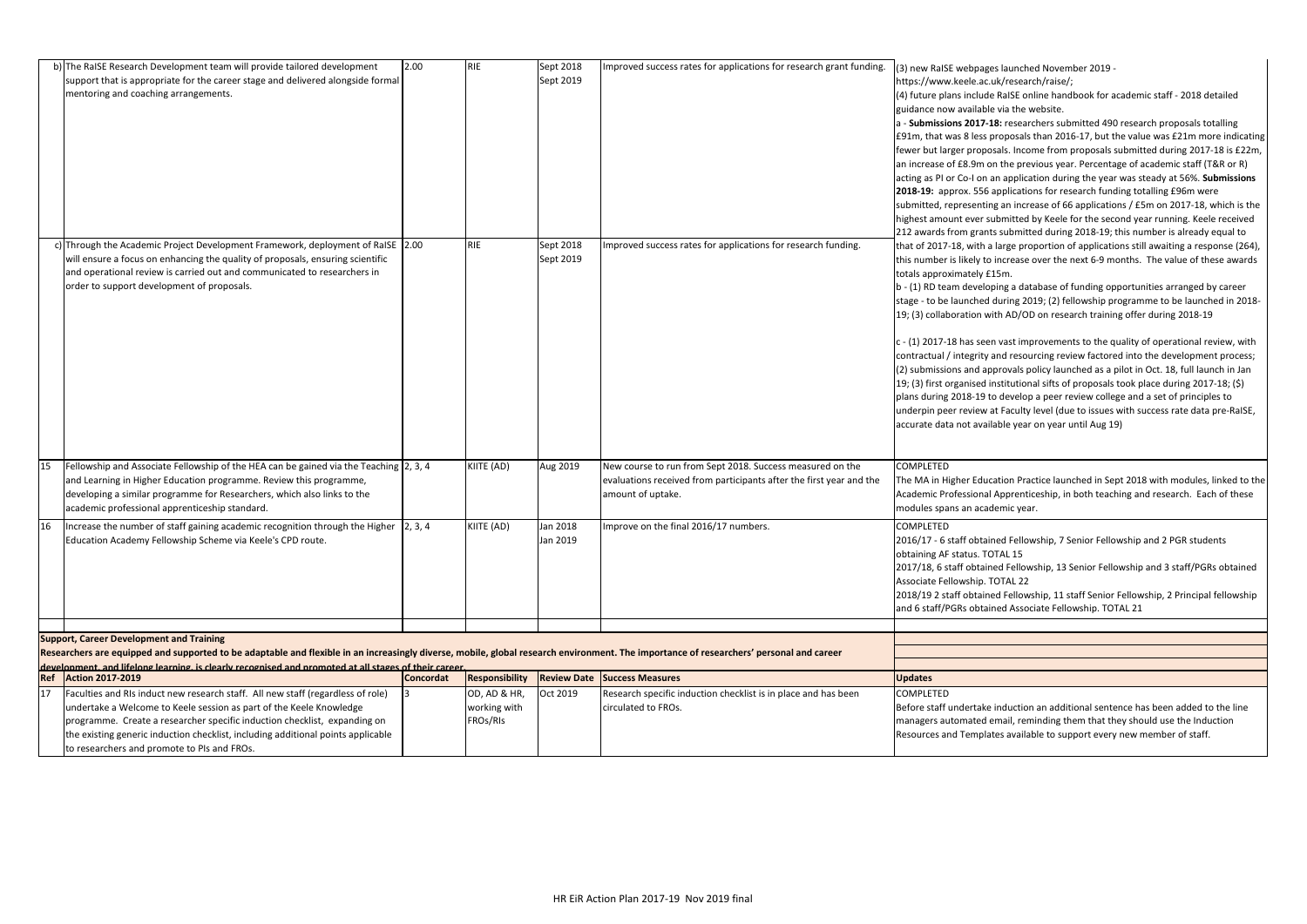| 18 | Run a second (and possibly further) round of the Impact Acceleration Fund to<br>encourage researchers to think about potential REF-able Impact Case Studies.                                                                                                                                                                                                                                                                                                                                                                                                                                                                                                                                                                                                                                                                                                                |            | <b>RIE</b>                                        | <b>July 2018</b><br><b>July 2019</b> | The second and third round of the Impact Acceleration Fund has<br>run with applications reflecting a broad cross section of University<br>research.                                                         | <b>COMPLETED</b><br>The second round of<br>reflecting a broad cro<br>and all were funded.<br>projects. A celebratin<br>(55 attendees) and a<br>https://www.keele.ao<br>conference                                                                                                                                                                                                                                                                                      |
|----|-----------------------------------------------------------------------------------------------------------------------------------------------------------------------------------------------------------------------------------------------------------------------------------------------------------------------------------------------------------------------------------------------------------------------------------------------------------------------------------------------------------------------------------------------------------------------------------------------------------------------------------------------------------------------------------------------------------------------------------------------------------------------------------------------------------------------------------------------------------------------------|------------|---------------------------------------------------|--------------------------------------|-------------------------------------------------------------------------------------------------------------------------------------------------------------------------------------------------------------|------------------------------------------------------------------------------------------------------------------------------------------------------------------------------------------------------------------------------------------------------------------------------------------------------------------------------------------------------------------------------------------------------------------------------------------------------------------------|
| 19 | Aug 2017 Researcher Summer School introduced, as a week-long event<br>designed to offer a wide range of choice to support the professional skills<br>development of researchers outside of the academic year. Workshops<br>included: critical reading, exploring impact factors in your research, Vitae and<br>the RDF, presenting, mapping your digital presence, blogging, managing<br>anxiety, project management, assertiveness and personal resilience. The week<br>ended with a full-day structured writing retreat. The event attracted 54 staff<br>and PGR from across the University, with 15-20 participants at most of the<br>sessions.<br>Analyse the feedback from the 2017 Researcher Summer School and run a<br>similar program during the Summer of 2018, modified, as necessary, based on<br>the feedback received, with the aim of increasing attendance. |            | KIITE (AD)                                        | Sept 2018<br>Sept 2019               | Evaluations from participants and at least fifty attendees across the<br>week. Evaluate participation by diversity and attendance mode.                                                                     | <b>COMPLETED</b><br>A second summer sch<br>format to 2017, with<br>on the feedback from<br>collaborating, co-autl<br>an academic style, wr<br>format supported att<br>was attended by 92 s<br>PGR, 4 MSc/MA, 14 k<br>Professor), with a tot<br>The 2019 Researcher<br>feedback and other id<br>public engagement, g<br>running on 2 days an<br>career support, which<br>by 91 staff, PGR and I<br>Research Fellows 6%,<br>average attendance p<br>(including Career We |
|    | 20 a) Workshops run through KIITE (previously LPDC) are open to all research staff.<br>Investigate how data about research active staff can be differentiated from<br>data on academic staff in general. As research staff may fall under a range of<br>job titles, we need to ensure that we are capturing the relevant information.                                                                                                                                                                                                                                                                                                                                                                                                                                                                                                                                       | 3, 2       | KIITE (AD), HR,<br>PVC (Research<br>& Enterprise) | <b>Jul 2018</b>                      | Discussion will have taken place between HR and LPDC and a<br>solution derived.                                                                                                                             | COMPLETED<br>The tool used for rep                                                                                                                                                                                                                                                                                                                                                                                                                                     |
|    | b) Collect and analyse anonymous data on the attendance of research staff at<br>workshops and report forward to Research Committee, so that we can develop<br>our research staff offer and monitor year on year engagement and trends.                                                                                                                                                                                                                                                                                                                                                                                                                                                                                                                                                                                                                                      | 3, 2       | KIITE (AD)                                        | Oct 2019                             | Aim to increase the number of research staff taking up training and<br>development offered through the LPDC (now KIITE) by at least 15%   The number of staff t<br>between November 2017 and November 2019. | <b>PARTLY COMPLETED</b><br>2018 but for research<br>next action plan dired<br>wide review of trainir<br>undertaking training<br>During 2018, the tota<br>Code of Practice cont<br>The 2019 total (to 5th<br>year to go, expected                                                                                                                                                                                                                                       |
| 21 | Ethics review panels changed in 2017 from University-wide to faculty-led.<br>Update ethics training to reflect this.                                                                                                                                                                                                                                                                                                                                                                                                                                                                                                                                                                                                                                                                                                                                                        | 3, 2, 5, 6 | KIITE (AD)                                        | Summer 2019 during 2017.             | Summer 2018 Increase numbers in 2018 and 2019 from the 16 that attended                                                                                                                                     | <b>COMPLETED</b><br>Training provided for<br>2019). All ethics pane<br>further 16 accessed t                                                                                                                                                                                                                                                                                                                                                                           |
| 22 | Writing retreats are held across the University (see case study).<br>Continue running writing workshops and holding writing retreats across the<br>University.                                                                                                                                                                                                                                                                                                                                                                                                                                                                                                                                                                                                                                                                                                              | 3.00       | KIITE (AD) and<br>others across<br>the University | Sept 2019<br>Nov 2019                | Positive responses through evaluation of monthly writing retreats,<br>run centrally through KIITE (previously the LPDC) using an online<br>feedback questionnaire.                                          | <b>COMPLETED</b><br>Writing Retreats are I<br>least monthly are usu<br>and benefit from atte<br>Researcher Summer !<br>to progress all acader<br>November . Attendar<br>comments continue t<br>study. shared as part                                                                                                                                                                                                                                                   |

the Impact Acceleration Fund ran successfully, with applications oss section of University research, 29 applications were received A 3rd round was launched in 2019 and funded a further 54 ng impact conference ran June 2018 (89 attendees) and June 2019 workshop series (Sept 18-Feb 19):

c.uk/research/raise/supportingimpact/#celebrating-impact-

hool was held in August 2018. This was delivered in a similar the addition of more parallel sessions and a larger venue. Based 12017, new sessions were introduced including GDPR,

horing and notetaking with Google Apps, grant writing, writing in riting a lay abstract and conversation skills and the writing retreat tendance for half days of the full day. The 2018 Summer School staff, PGR and MSc/MA students from across the University (69 lecturers, 3 Research Associates/Fellows, 2 Teaching Fellows and 1 tal attendance of 342 over all sessions.

r Summer School programme was developed based on 2018 dentified support needs, it introduced 6 new workshops, including grant writing and research governance with parallel sessions running on 2 days and a days a new focussed of h attracted 31 delegates. The 2019 Summer School was attended MSc/MA students from across the University. PGRs made up 71%, , and academics 16%, the remaining 7% is PGT students. The per workshop was 15 and total attendance for all sessions ednesday) was 256.

oorting workshop attendance now allows filtering by job title

taking up training has increased year on year and is above 15% for 1018 only staff the increase is below the target 15% . As part of the ct consultation with researchers will be used as part of a university ng needs. During 2017 - total staff and Postgraduate students  $= 816$  ( of which 112 were PGR students and 48 research staff). al was 1606, new sessions to raise awareness of the updated PGR tributed to a particularly large rise (244 PGRs, 56 research staff). h Nov) = 741 (164 PGR, 40 Research staff (with 2 months of the to be similar to 2018 by the end of the year).

ethics panel members by PEAK and all ethics panel Chairs (spring el Chairs attended and a number of panel members (in total a the training)

now well established at Keele. Due to demand they are offered at ually reach capacity or close to it. Staff and students understand endance and the Writing Retreat has become a feature of the School and the backbone of Writefest, a celebration and incentive mic writing, where Writing Retreats feature each week during nce 2017 = 89, 2018 = 138 2019 104 (Jan - Oct). feedback to be very positive and similar to those included in the 2017 case t of the 4 year review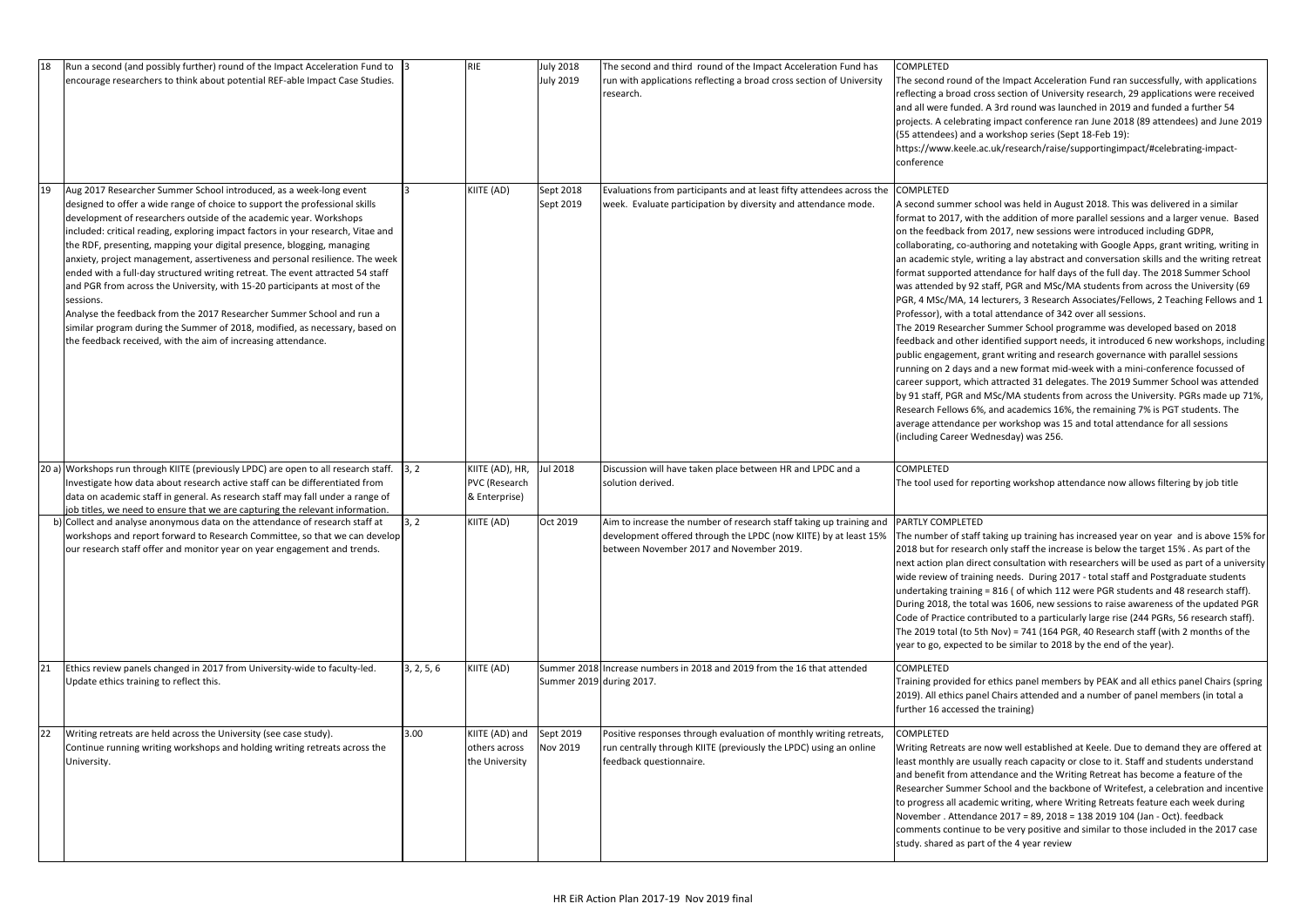| 23 | Further develop the mentoring and coaching resources to support mentoring                                                                                                                                                                                                                                                                                                                                                                                                                                                                                                                                          |         |                                  |                        |                                                                                                                                                                                                                             |                                                                                                                                                           |
|----|--------------------------------------------------------------------------------------------------------------------------------------------------------------------------------------------------------------------------------------------------------------------------------------------------------------------------------------------------------------------------------------------------------------------------------------------------------------------------------------------------------------------------------------------------------------------------------------------------------------------|---------|----------------------------------|------------------------|-----------------------------------------------------------------------------------------------------------------------------------------------------------------------------------------------------------------------------|-----------------------------------------------------------------------------------------------------------------------------------------------------------|
|    | within a research context.                                                                                                                                                                                                                                                                                                                                                                                                                                                                                                                                                                                         |         |                                  |                        |                                                                                                                                                                                                                             |                                                                                                                                                           |
|    | a) Launch the University's mentoring guidance.                                                                                                                                                                                                                                                                                                                                                                                                                                                                                                                                                                     | 3, 4, 5 | OD and HR                        | Dec 2017<br>Sept 2018  | Mentoring guidance is published and provides a framework for the<br>development of mentoring schemes. Research specific resources<br>have been developed in partnership with Schools and Discipline<br>groups.              | COMPLETED<br>New Mentoring Guida<br>https://www.keele.ac                                                                                                  |
|    | b) Run a mentoring masterclass. David Clutterbuck is one of the leading voices on $\vert$ 3, 4, 5<br>mentoring. Ensure that the masterclass is well publicised and attended. Review<br>feedback.                                                                                                                                                                                                                                                                                                                                                                                                                   |         | OD                               | Dec 2017               | Evaluations from participants and number of participants attending.                                                                                                                                                         | <b>COMPLETED</b><br>The Masterclass was I<br>supervisors (but no Ro<br>on the website and al<br>https://www.keele.ad<br>mentoring/                        |
|    | c) Publish an online mentoring development package online to supplement the<br>existing paper-based resources and face-to-face sessions.                                                                                                                                                                                                                                                                                                                                                                                                                                                                           | 3, 4, 5 | KIITE (AD)                       | Sep 2018               | Online and available to staff via Learning Pool.                                                                                                                                                                            | <b>COMPLETED</b><br>An online learning mo<br>been available since 2                                                                                       |
|    | d) Develop workshops for research mentors as well as research mentees<br>on supporting PPD.                                                                                                                                                                                                                                                                                                                                                                                                                                                                                                                        | 3, 4    | OD                               | Sep 2018               | Mentor and mentee workshops have been offered centrally and<br>locally in line with demand and need.                                                                                                                        | COMPLETED<br>Workshops available<br>people.keele.ac.uk Be<br>papers available via tl<br>https://www.keele.ad<br>and<br>https://www.keele.ac<br>mentoring/ |
|    | e) Advertise mentoring in biannual E&D newsletters: mentoring to be offered to<br>all women requesting it within six months.                                                                                                                                                                                                                                                                                                                                                                                                                                                                                       | 3, 6    | <b>HR</b>                        | Sept 2018<br>Sept 2019 | Mentoring featured in newsletters.                                                                                                                                                                                          | <b>COMPLETED</b><br>while the E&D newsle<br>other ways that are e<br>promotions workshop<br>women who request<br>discussions, mentorin<br>put in place.   |
|    | f) Amend promotions guidelines to offer mentoring specifically to unsuccessful<br>candidates at the time that they are informed of the outcome of their<br>promotion application.                                                                                                                                                                                                                                                                                                                                                                                                                                  | 3, 1, 6 | <b>HR</b>                        | Oct 2019               | Guidelines amended and mentoring offered to all unsuccessful<br>candidates.                                                                                                                                                 | <b>COMPLETED</b><br>Promotion Committe                                                                                                                    |
| 24 | The Recognition and Induction Framework (REIF) is currently being piloted<br>with all newly promoted staff on research contracts. Evaluate the pilot and if<br>positive, make the process of support, including career coaching mainstream.                                                                                                                                                                                                                                                                                                                                                                        | 3, 2, 4 | LPDC (OD & AD) Spring 2018       |                        | Evaluations from pilot are positive and the process of support is<br>mainstream.                                                                                                                                            | <b>COMPLETED</b><br>2017-2018 Promotes<br>CPD. 2018-2019 Pror<br>possibility given the li<br>opportunities are ava<br>CPD.                                |
| 25 | Carry out review of training provision for researchers across the University.                                                                                                                                                                                                                                                                                                                                                                                                                                                                                                                                      | 3, 4    | <b>Strategic Lead</b><br>for PGR | May 2018               | Review completed.                                                                                                                                                                                                           | <b>COMPLETED</b><br>Review carried out in                                                                                                                 |
| 26 | Feedback from the CROS 2017 survey indicates that many researchers feel that 3<br>they don't have time to do research. Run workshops to show researchers how<br>they can use their time effectively and efficiently to research and write<br>productively.                                                                                                                                                                                                                                                                                                                                                         |         | KIITE (AD)                       | Feb 2018               | Run a workshop on the art of time creation specifically for<br>Summer 2018 researchers and other workshops on time management for all staff<br>Summer 2019 and students, evaluated with feedback forms after the workshops. | COMPLETED<br>Finding a Space to Wr<br>in Jan 2018 and atten<br>ECR and 2 researcher<br>annually if demand co                                              |
| 27 | Over 400 courses are offered by KIITE (previously LPDC) on a wide range of<br>topics. Specific courses for researchers fall under the "Essentials Skills for<br>Researcher" programme. Feedback from the CROS 2017 indicates that nearly<br>40% of the researchers surveyed would like to undertake training in<br>communication and dissemination and 50% would like to undertake training in<br>public engagement. Increase the workshops offered to researchers by adding<br>a dissemination masterclass, communication skills, media engagement and<br>time management for writing workshops to the programme. | 3, 5    | KIITE (AD)                       | Oct 2019               | Summer 2018 Run workshops on dissemination, communication skills, media<br>engagement and time management, all aimed specifically at<br>researchers.                                                                        | COMPLETED<br>For 2017-18 new wor<br>media engagement (s<br>researchers. These co<br>feature in the Learnin<br>engaging workshops a                        |

ance now available via the website at .uk/organisationaldevelopment/resources/mentoringresources/

held in 2017, 47 staff attended including academics and PGR esearch only staff) A recording of the event was made available II staff informed.

.uk/organisationaldevelopment/coachingandmentoring/research

odule, via Learning Pool, called 'Introduction to Mentoring' has 2018, 17 participants have completed to date as at July 2019

via OD Open Programme of Events accessible via espoke events have also been held, presentation and supporting he OD Website under the 'Research Mentoring' .uk/organisationaldevelopment/resources/mentoringresources/

:.uk/organisationaldevelopment/coachingandmentoring/research

etter is not being introduced mentoring is actively promoted in effective in raising awareness - through EDI committees, ps and inclusion SPRE conversations. Mentoring is offered to it, to support promotion applications. Following the 2019 SPRE ng for women identified within 2 years of promotion will also be

e Guidelines have been amended to document this provision

were invited to participate in coaching as part of their ongoing motions will be reviewed in terms of numbers to see if this is still a imited resource within the OD Team. 2019 Update - Coaching illable to all-staff across the University to support their ongoing

Review 2018 and 2019 and shared with the PGR Research Committee.

rite - The Art of Time Creation was introduced as a new workshop nded by 7 PGRS and 3 researchers, in 2018 it ran in Mat, 6 PGRS, 2 rs attended the workshop. The intention is to run this event ontinues.

rkshops were introduced on dissemination, communication skills, see action 30) and time management, all aimed specifically at ontinue to feature in the 2019 programme of workshops. Most ng Development Guides under the relevant RDF domain, media are run and advertised by marketing.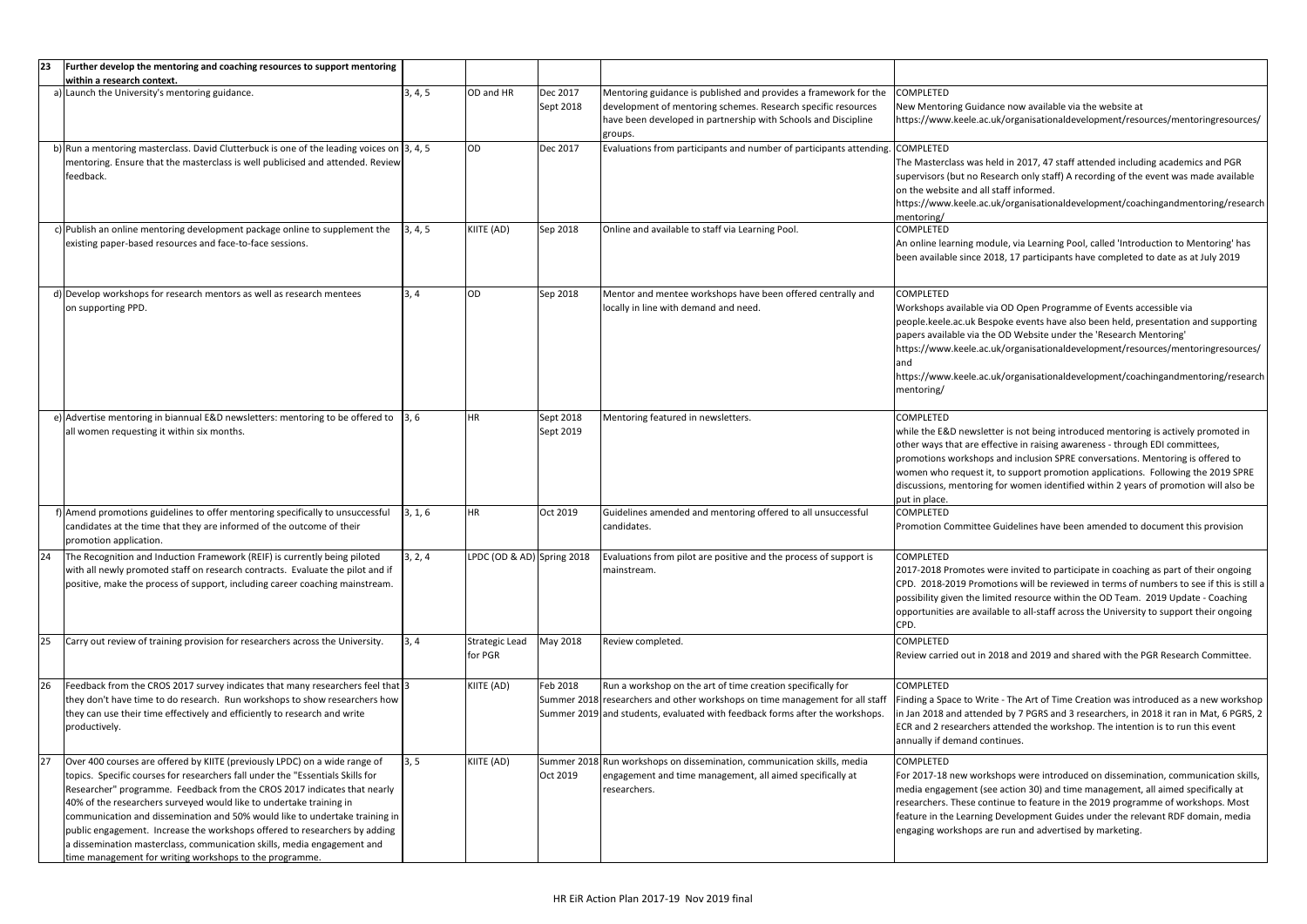| 28 | Ensure that all workshops that are applicable to researchers, both professional 3, 5<br>development and research specific, offered through the LPDC, are aligned to<br>the RDF.                                                                                                                                                                                                  |                    | AD & OD                      |                                  | Summer 2018 All brochures detailing the courses show how workshops are<br>aligned to the RDF. The same for workshops detailed on the<br>website. | <b>COMPLETED</b><br>Two new brochures (o<br>workshops offered th<br>download Keele webp<br>according to the doma<br>Learning and Teaching<br>aligned to the RDF).                                                                                        |
|----|----------------------------------------------------------------------------------------------------------------------------------------------------------------------------------------------------------------------------------------------------------------------------------------------------------------------------------------------------------------------------------|--------------------|------------------------------|----------------------------------|--------------------------------------------------------------------------------------------------------------------------------------------------|----------------------------------------------------------------------------------------------------------------------------------------------------------------------------------------------------------------------------------------------------------|
|    | <b>Researchers' Responsibilities</b>                                                                                                                                                                                                                                                                                                                                             |                    |                              |                                  |                                                                                                                                                  |                                                                                                                                                                                                                                                          |
|    | Individual researchers share the responsibility for and need to pro-actively engage in their own personal and career development, and lifelong learning.                                                                                                                                                                                                                         |                    |                              |                                  |                                                                                                                                                  |                                                                                                                                                                                                                                                          |
|    | <b>Ref Action 2017-2019</b>                                                                                                                                                                                                                                                                                                                                                      | <b>Concordat</b>   | <b>Responsibility</b>        | <b>Action Date</b>               | <b>Success Measures</b>                                                                                                                          | <b>Updates</b>                                                                                                                                                                                                                                           |
| 29 | Run an IP workshop. Ensure that it is well publicised and attended. Review<br>feedback and repeat at least annually.                                                                                                                                                                                                                                                             | 5, 3               | <b>RIE and KIITE</b><br>(AD) | Jan 2018<br>Sept 2019            | Positive responses on feedback forms following each workshop.                                                                                    | COMPLETED<br>Due to insufficient nu<br>Intellectual Property v<br>Professional Publisher<br>2018. This module is<br>researcher modules w<br>and feedback was pos<br>Feb 2019 - Introductio<br>members from across                                        |
| 30 | In CROS 2017, 50% of researchers who responded stated that they would like<br>to undertake training in public engagement.<br>Run a Media Engagement workshop to provide information on the various<br>opportunities for media engagement around new research papers, studies,<br>grants, outreach projects and other activities that are undertake by a<br>researcher.           | $\vert 5, 3 \vert$ | MAC and KIITE<br>(AD)        |                                  | Summer 2018 Run the workshop twice in 2017/18 and twice in 2018/19 and<br>Summer 2019 attract at least 6 researchers to each session.            | COMPLETED<br>Workshop ran Novem<br>research only staff an<br><b>Training for Academic</b><br>2018/19 and facilitate<br><b>Keele Communication</b><br>career researchers, es<br>media, giving intervie<br>September 2018 and<br>involved in research).    |
| 31 | Keele University is a member of The Conversation, a non-profit charity                                                                                                                                                                                                                                                                                                           |                    |                              |                                  |                                                                                                                                                  |                                                                                                                                                                                                                                                          |
|    | operating with Creative Commons articles which can be republished by<br>newspapers and the media - articles tend to be short, at around 700-words<br>long.                                                                                                                                                                                                                       |                    |                              |                                  |                                                                                                                                                  |                                                                                                                                                                                                                                                          |
|    | a) Workshops ran over 4 days in March led by editors of the Conversation and<br>over 60 members of staff attended. Other workshops were held for the Health<br>Faculty in July 2017. Continue running the workshops on a regular basis, to<br>enable researcher to learn more about The Conversation.<br>b) Since November 2015, 40 articles by 33 authors from Keele, have been | 5.00               | <b>MAC</b><br><b>MAC</b>     | Oct 2018<br>Oct 2019<br>Dec 2017 | Run at least 4 workshops a year.<br>50 published articles a year.                                                                                | COMPLETED<br>Nov 2018 - 2 Worksho<br>and address to 25 ped<br>meeting (academic/re<br>Conversation Editor.<br>Feb 2019 - Conversati<br>academics, and held a<br>Nov 2019 - Communio<br>former BBC journalist<br>Sang to ango arrange<br><b>COMPLETED</b> |
|    | published which have been read over 1,000,000 times. Encourage researchers<br>to disseminate their research in The Conversation.                                                                                                                                                                                                                                                 |                    |                              | Dec 2018<br>Oct 2019             |                                                                                                                                                  | For the academic year<br>and read 1.9million tir<br>over 6.8m times.                                                                                                                                                                                     |

(one for staff and one for PGR Students) detailing all events and hrough Academic Development released and available for pages: www.keele.ac.uk/ldguides. The PGR brochure is laid out nains of the RDF. The staff brochure is split into two sections: ng and Essential Skills for Researchers (these workshops are

umbers, Jan 2018 workshop was cancelled but .a session on Intellectual and was included in the first of the researcher modules (The ed Researcher) of the new MA in Higher Education Practice Oct s open to all research active staff. Completion of the two will lead to an PGCert in Higher Education Research. 18 attended psitive.

ion to Intellectual Property half day workshop attended by 8 staff ss the University, feedback positive.

mber 2017 and March 2018 and attracted 8 participants (5 PGRs, 1 nd 2 lecturers). Oct 2018 - A new workshop, *Broadcast Media ics*, progressing the previous workshops was introduced for ted by Steve Clarke (ex-BBC and Reuters News Presenter) and the Ins Team. Target audience is academic staff, postdocs and early especially those who have only a little experience dealing with the ews or making appearances on radio or TV. The session ran in d attracted 14 participants (1 research only staff and 12 lecturers

nops (1 as part of Writefest 2018) - 22 & 25 attendees , Attendance eople at a School of Chemical and Physical Sciences school research) and 4 individual appointment for academics with a

tion Editor Paul Keaveny had 3 one-to-one talks with Keele a general workshop attended by 24 academics.

ications Team is holding a 'Meet the Media' day which includes fts, science communication experts and a Conversation Editor, with d ac well.

ar 2017/18, 77 articles have been published by 56 Keele authors times. Collectively (2013-2019) all of Keele's articles been read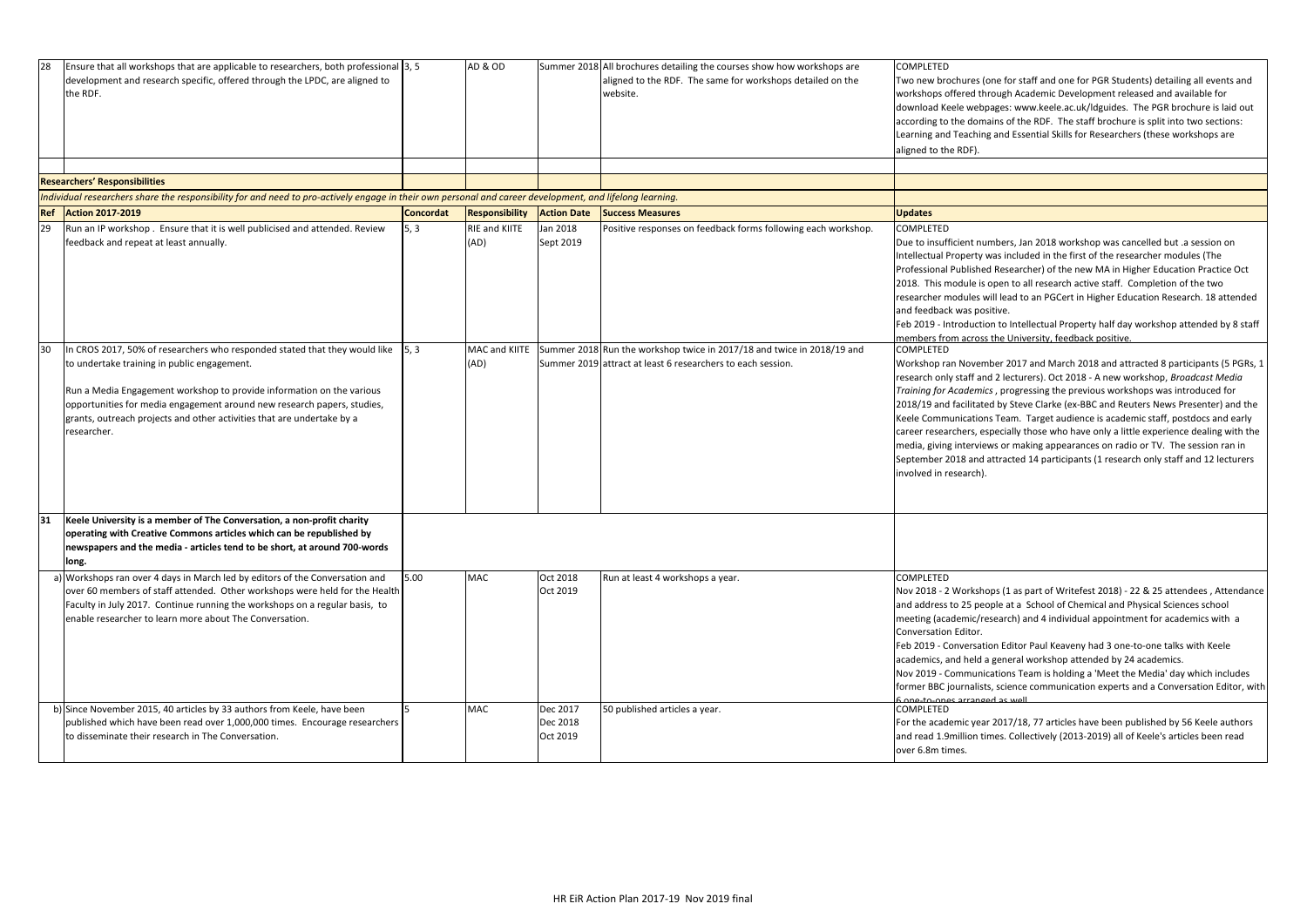| 32 | Review and develop training brochures for staff. Make these available online<br>as well as paper format, so that they can be referred to during SPRE/PPRE.                                                                                                                                                                                                                                                                                                                                                                                                                                                                                                                                                                                                                                                                                                                | $\vert 5, 3 \vert$ | AD & OD                                   | Summer 2019 Schools/RI's.                                                         | Summer 2018 Brochures accessible via the website and distributed to all                                                                                                                                                                                                                                                                                                                                                                                                                                                                                                                                                                                                    | <b>COMPLETED</b><br>Oct 2018 - Two new I<br>Academic Developm<br>These have been dist<br>in common areas, as<br>www.keele.ac.uk/ldg<br>Online brochures will                                                                                                                                                                                        |
|----|---------------------------------------------------------------------------------------------------------------------------------------------------------------------------------------------------------------------------------------------------------------------------------------------------------------------------------------------------------------------------------------------------------------------------------------------------------------------------------------------------------------------------------------------------------------------------------------------------------------------------------------------------------------------------------------------------------------------------------------------------------------------------------------------------------------------------------------------------------------------------|--------------------|-------------------------------------------|-----------------------------------------------------------------------------------|----------------------------------------------------------------------------------------------------------------------------------------------------------------------------------------------------------------------------------------------------------------------------------------------------------------------------------------------------------------------------------------------------------------------------------------------------------------------------------------------------------------------------------------------------------------------------------------------------------------------------------------------------------------------------|-----------------------------------------------------------------------------------------------------------------------------------------------------------------------------------------------------------------------------------------------------------------------------------------------------------------------------------------------------|
| 33 | The University has signed up to the National Coordinating Centre for Public<br>Engagement developmental programme. A number of researchers have<br>previously taken part in a variety of their training programmes by being STEM<br>ambassadors or taking part in I'm a Scientist, Get me out of Here. Encourage<br>more researchers to get involved in these types of public engagement by<br>developing a Public Engagement Steering Group to work more effectively with<br>LPDC.<br>Keele has been awarded funding under RCUK's SEE-PER catalyst programme<br>(Oct 2017), and this has enabled us to appoint our first Fellow of Public<br>Engagement with Research (2017-19); this programme will enable us to embed<br>public engagement practice more effectively across the institution, particularly<br>in the training of heads of school and research managers. | 5, 6               | RIE & PVC<br>(Research and<br>Enterprise) | Dec 2018                                                                          | Decisive shift in Keele's status as a PER institution, moving to<br>'embedding' in the NCCPE's 'Edge' self-assessment tool.                                                                                                                                                                                                                                                                                                                                                                                                                                                                                                                                                | ones revised.<br>COMPLETED<br>Year 2 funding attain<br>Keele match). Output<br>annual public engage<br>development of a PE<br>acquisition of PER tra<br>assist with the develo<br>for researchers on PE<br>was awarded an exte<br>PE workshops (2) we<br>Researcher Summer<br>and will be integrate<br>been drawn together<br>surgeries for guidanc |
| 34 | CROS 2017 results show that of the researchers eligible for a SPRE (not on<br>probation or within a year of taking up post) 4% said they haven't had a SPRE<br>in the last two years as they hadn't been invited to do so. Improve the<br>messaging to managers about the importance of SPREs for researchers in<br>order to increase the number of researchers partaking in a SPRE.                                                                                                                                                                                                                                                                                                                                                                                                                                                                                      | 5, 2               | HR                                        | Oct 2018                                                                          | Messaged reinforced through training sessions that all staff should<br>have a SPRE review, including researchers. Messaging and<br>guidance also sent to FROs. All eligible researchers have a SPRE<br>review.                                                                                                                                                                                                                                                                                                                                                                                                                                                             | <b>COMPLETED</b><br>Message sent to Univ<br>SPRE is mandatory fo                                                                                                                                                                                                                                                                                    |
|    | <b>Equality and Diversity</b><br>Diversity and equality must be promoted in all aspects of the recruitment and career management of researchers.                                                                                                                                                                                                                                                                                                                                                                                                                                                                                                                                                                                                                                                                                                                          |                    |                                           |                                                                                   |                                                                                                                                                                                                                                                                                                                                                                                                                                                                                                                                                                                                                                                                            |                                                                                                                                                                                                                                                                                                                                                     |
|    | <b>Ref</b> Action 2017-2019                                                                                                                                                                                                                                                                                                                                                                                                                                                                                                                                                                                                                                                                                                                                                                                                                                               | <b>Concordat</b>   |                                           |                                                                                   | <b>Responsibility Review Date Success Measures</b>                                                                                                                                                                                                                                                                                                                                                                                                                                                                                                                                                                                                                         | <b>Updates</b>                                                                                                                                                                                                                                                                                                                                      |
| 35 | Keele participates in a number of external frameworks, such as Stonewall<br>Diversity Champions Programme, Disability Confident and Athena SWAN/<br>gender equality mark charters to raise the profile of the University as an<br>employer of choice.                                                                                                                                                                                                                                                                                                                                                                                                                                                                                                                                                                                                                     |                    |                                           |                                                                                   |                                                                                                                                                                                                                                                                                                                                                                                                                                                                                                                                                                                                                                                                            |                                                                                                                                                                                                                                                                                                                                                     |
|    | a) Continue extension of Athena SWAN to include all Schools within the Faculty<br>of Humanities and Social Sciences.                                                                                                                                                                                                                                                                                                                                                                                                                                                                                                                                                                                                                                                                                                                                                      | 6                  | in HUMSS                                  |                                                                                   | HR and Schools Summer 2018 All Faculty of Humanities and Social Sciences Schools have Athena<br>SWAN Champions in place. Self-assessment teams in each school<br>will be in place by the end of 2017.                                                                                                                                                                                                                                                                                                                                                                                                                                                                      | <b>COMPLETED</b><br>As of Oct 2018 all sch                                                                                                                                                                                                                                                                                                          |
|    | b) Ensure that renewals of Athena Swan award occur as required.                                                                                                                                                                                                                                                                                                                                                                                                                                                                                                                                                                                                                                                                                                                                                                                                           |                    | HR                                        | Submissions<br>due:<br><b>Nov 2017</b><br>Apr 2018<br><b>Nov 2018</b><br>Nov 2019 | Athena SWAN planned submissions/renewals<br>Nov 2017 submissions: The University submission (Bronze renewal)<br>the School of Life Sciences (Silver renewal), the School of<br>Humanities (renewal - level TBC) and the School of Nursing and<br>Midwifery Bronze submission.<br>April 2018: ISTM/IACS Silver submission, School of Medicine Silver<br>submission, School of Health and Rehabilitation renewal (level TBC),<br>SPIRE Bronze submission and IPCHS Silver resubmission.<br>November 2018: School of Geography Geology and the<br>Environment Bronze submission, School of Chemical and Physical<br>Sciences Bronze submission, SS&PP submission (level TBC). | <b>COMPLETED</b><br>All planned submissio<br>SWAN bronze and all<br>departmental bronze<br>Sciences (IPCHS), wh                                                                                                                                                                                                                                     |

brochures which detail all events and workshops offered through ent have been released - one for staff and one for PGR Students. tributed to all schools/RIs and directorates and are also available i well as in PDF for download from the Keele webpages: guides.

I be updated annually as new workshops are developed or existing

ed (Oct 2018, 6 months of UKRI funding followed by 6 months of Its completed so far include: the launch of Stoking Curiosity, an ement festival (2018, 2019 and planned for 2020), the R hub website; drafting of a PER framework/strategy and the aining resources for use in new HE Practice MA; NCCPE training to opment of PER/impact/evaluation team in RIE; training sessions ER and impact; launch of a Keele Excellence award for PER. Keele ension to funding to embed PE with research across the University. Pre held in supplemented by an additional workshop as part of the School in August. Webpages are in the process of being developed d into the business gateway model as a PER route. A PE team has r from across the University and is offering regular drop in ce (2019).

versity Leadership Team (ULG) in 2018 and 2019 to remind them or all staff (except those on probation).

hools have Athena SWAN Champions in place.

ons were made. Renewals mean the University holds an Athena I schools, with the exception of Keele Business School, hold a e award, apart from the Institute of Primary care and Health o have just been awarded silver (Nov 2019).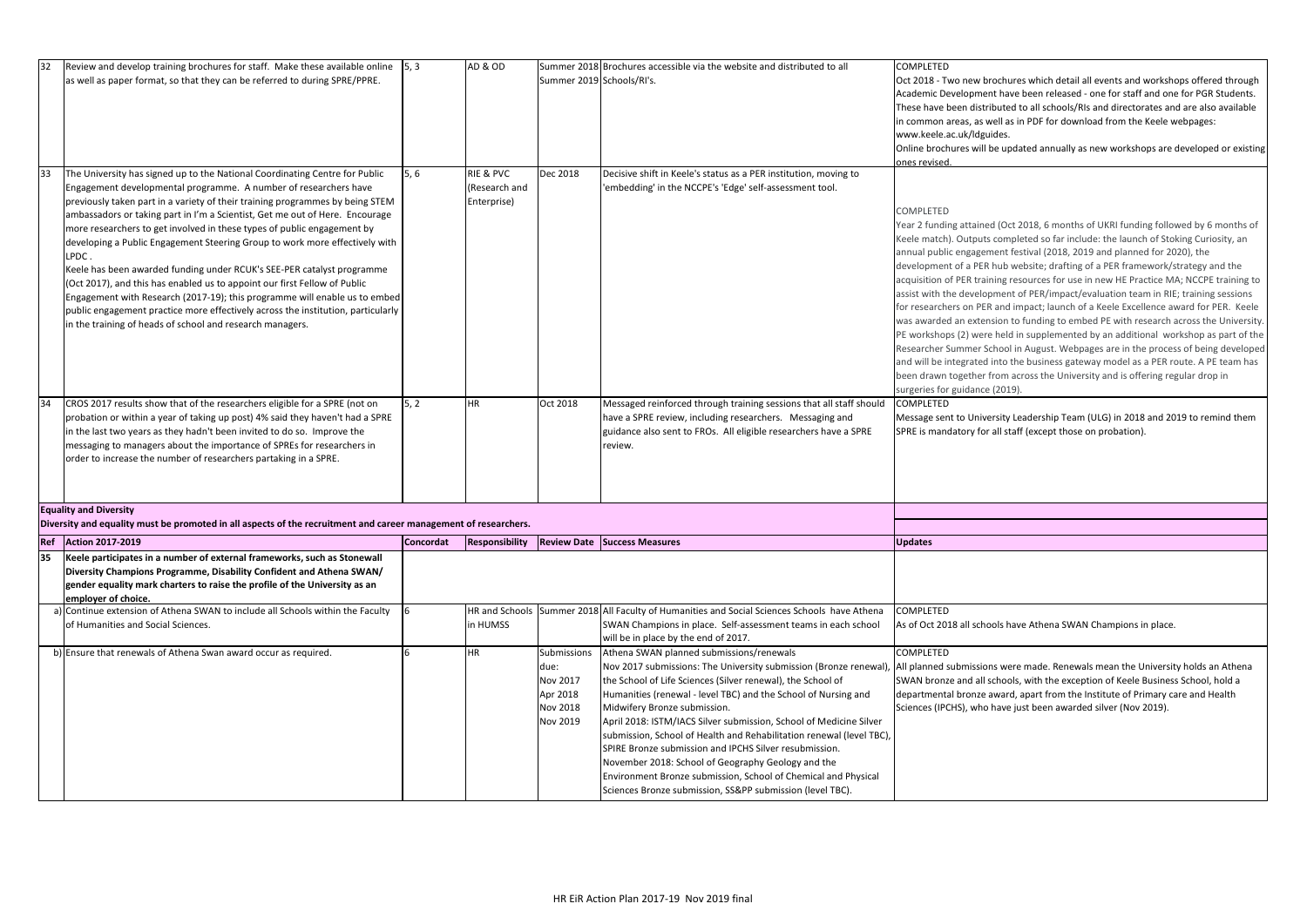|    | c) A number of actions will take the University forward with Athena SWAN from<br>November 2017. The new Athena SWAN action plan will cover areas of<br>intersectionality of gender with other protected characteristics including race,<br>i.e. work from Athena SWAN and REC will support one-another. Promote the<br>diversity in research careers, through the Athena SWAN action plan.                                                                                                                                                                                                                                                                                                                                                                                                                 | -16  | ΗR        | Oct 2019             | New Athena Swan action plan is in place and is being actioned.                                                                   | <b>COMPLETED</b><br>The action plan is in place and being actively progresse<br>https://www.keele.ac.uk/equalitydiversity/equalityaw<br>plan/<br>Since Oct 2018 all schools have Athena SWAN Champio                                                                                                                                                                                                                                                                                                                |
|----|------------------------------------------------------------------------------------------------------------------------------------------------------------------------------------------------------------------------------------------------------------------------------------------------------------------------------------------------------------------------------------------------------------------------------------------------------------------------------------------------------------------------------------------------------------------------------------------------------------------------------------------------------------------------------------------------------------------------------------------------------------------------------------------------------------|------|-----------|----------------------|----------------------------------------------------------------------------------------------------------------------------------|---------------------------------------------------------------------------------------------------------------------------------------------------------------------------------------------------------------------------------------------------------------------------------------------------------------------------------------------------------------------------------------------------------------------------------------------------------------------------------------------------------------------|
|    | d) In 2016, the University was placed 237/415 in the Stonewall Workplace<br>Equality Index. Recommendations included a need to give more targeted<br>training to managerial staff. This has been taken on board as part of our<br>Unconscious Bias training, for those in leadership roles. In 2017, the University<br>was placed 262/439 in the Stonewall Workplace Equality Index.<br>Recommendations again included a need to target training and services more<br>specifically to issues of sexuality and gender identity. Members of the HR team<br>have participated in ECU's training on Improving Experiences of Trans Staff and<br>Students, with the aim of understanding and promoting best practice at Keele.<br>Work to increase the University's placing in the Stonewall Workplace Equality |      | HR        | Feb 2018<br>Feb 2019 | ncrease rating on the Workplace Equality Index.                                                                                  | <b>COMPLETED</b><br>In 2018, the University was placed 302/434 in the Ston<br>To improve our ranking a dedicated action plan has be<br>by the EDI Steering group in Oct 2018 for the period 20<br>launching an Allies Network, profiling LGBTI role mode<br>engagement in LGBTI events/activities and a high profi<br>Months in Feb 2019.<br>2019 Keele remains committed to this initiative, placed<br>Workplace Equality Index. Feb 2019 - Stonewall BAME<br>received, event and training dates now confirmed for |
| 36 | Keele has committed to supporting Race Equality for both staff and students<br>and has become a member of the external framework, Race Equality Charter.<br>The launch event was held in October 2017. A self assessment team (SAT) of<br>staff and student groups has been developed to research and promote Race<br>Equality throughout Keele. This SAT breaks down into three sub-groups<br>below to focus on Students Data Analysis and Support, Staff Data Analysis<br>and Support and Consultation and Communication.                                                                                                                                                                                                                                                                                |      |           |                      |                                                                                                                                  |                                                                                                                                                                                                                                                                                                                                                                                                                                                                                                                     |
|    | a) Submit for the Race Equality Charter with the aim of achieving Bronze.                                                                                                                                                                                                                                                                                                                                                                                                                                                                                                                                                                                                                                                                                                                                  | 6.00 | HR        | Dec 2018             | Bronze Award.                                                                                                                    | <b>COMPLETED</b><br>Submission made and action plan has been reviewed b<br>Bronze award confirmed May 2019<br>https://www.keele.ac.uk/discover/news/2019/may/br                                                                                                                                                                                                                                                                                                                                                     |
|    | b) Feedback on the submission for the Race Equality Charter will be received 5<br>months after submission (approx. December 2018). From the feedback,<br>develop an action plan for the Charter and also identify further actions for the<br>Concordat.                                                                                                                                                                                                                                                                                                                                                                                                                                                                                                                                                    | 6.00 | HR        | Mar 2019             | Action plan in place.                                                                                                            | <b>COMPLETED</b><br>Action plan implemented Feb 2019, following submissi<br>July 2019 revised action plan now being delivered and                                                                                                                                                                                                                                                                                                                                                                                   |
|    | Launch a BAME staff network.                                                                                                                                                                                                                                                                                                                                                                                                                                                                                                                                                                                                                                                                                                                                                                               | 6.00 | <b>HR</b> | Dec 2017             | BAME network launched. Programme of activities/meetings<br>scheduled.                                                            | <b>COMPLETED</b><br>Launched Nov 2017 as a staff led network with no HR<br>place for feedback through the Co-Chairs of the group<br>Communication and Culture Working Group. The netv<br>in Oct 18 with the theme of empowerment and in Nov<br>of Council. The network continues to thrive with an act<br>https://www.keele.ac.uk/media/keeleuniversity/hr/ec<br>OFlyer-%20draft-%20September%202018.pdf                                                                                                            |
|    | 37 The promotions panel sit on an annual basis and the diversity statistics are<br>reviewed by University Executive Committee (UEC). This takes place between<br>September and December each year. Continue to monitor the diversity of<br>applicants and successes of people going for promotion.                                                                                                                                                                                                                                                                                                                                                                                                                                                                                                         | 6, 2 | <b>HR</b> | May 2018             | Monitoring reports produced and discussed by relevant<br>committees.                                                             | <b>COMPLETED</b><br>The promotions procedural review committee met in I<br>Committee received and reviewed equality and diversi<br>applicants and decisions by gender, age, disability and<br>approved changes to the promotions procedures in lin<br>Institutional Athena SWAN action plan<br>https://www.keele.ac.uk/equalitydiversity/equalityaw<br>plan/                                                                                                                                                        |
|    | 38 Encourage BAME staff to apply for promotion. Analysis of promotions by<br>ethnicity to be carried out more rigorously and any barriers identified.                                                                                                                                                                                                                                                                                                                                                                                                                                                                                                                                                                                                                                                      | 6, 2 | ΗR        | Oct 2019             | All BAME staff encouraged to apply for promotion. Further actions<br>identified to address under-representation, if it is found. | <b>COMPLETED</b><br>Analysis by ethnicity now carried out as part of the pro<br>process. Specific actions to increase BAME representa<br>(SL and above) are being developed as part of the REC<br>significant increase in the numbers (100% increase) an<br>academic staff applying for promotion to senior level (<br>promotion).                                                                                                                                                                                  |

place and being actively progressed: ic.uk/equalitydiversity/equalityawards/athenaswan/currentaction

hools have Athena SWAN Champions in place.

Ity was placed 302/434 in the Stonewall Workplace Equality Index. ing a dedicated action plan has been developed and was approved group in Oct 2018 for the period 2018-2020. New actions include letwork, profiling LGBTI role models, Senior Leadership I events/activities and a high profile event for LGBTI History

committed to this initiative, placed 273/445 in the Stonewall Index. Feb 2019 - Stonewall BAME LGBTI voices event well training dates now confirmed for the Allies training and a number

Id action plan has been reviewed by EDI Steering Group and UEC. med May 2019

ic.uk/discover/news/2019/may/bronze/racial-equality.php

nted Feb 2019, following submission, positive feedback received tion plan now being delivered and monitored

as a staff led network with no HR rep but three is a mechanism in prough the Co-Chairs of the group attending the REC Culture Working Group. The network held an Inauguration event eme of empowerment and in November 2018 met with the Chair ork continues to thrive with an active 2019 programme ic.uk/media/keeleuniversity/hr/edi/BAME%20Staff%20Network%2 0September%202018.pdf

cedural review committee met in May 2018 & 2019. The and reviewed equality and diversity profiles on promotions ions by gender, age, disability and ethnicity. The Committee also the promotions procedures in line with actions detailed in the SWAN action plan

https://www.kequalitydiversity/equalityawards/athenaswan/currentaction

now carried out as part of the promotions procedural review ions to increase BAME representation at Senior Academic levels eing developed as part of the REC action plan. 2018/19 saw a n the numbers (100% increase) and success rate of BAME ing for promotion to senior level (all were successful in their